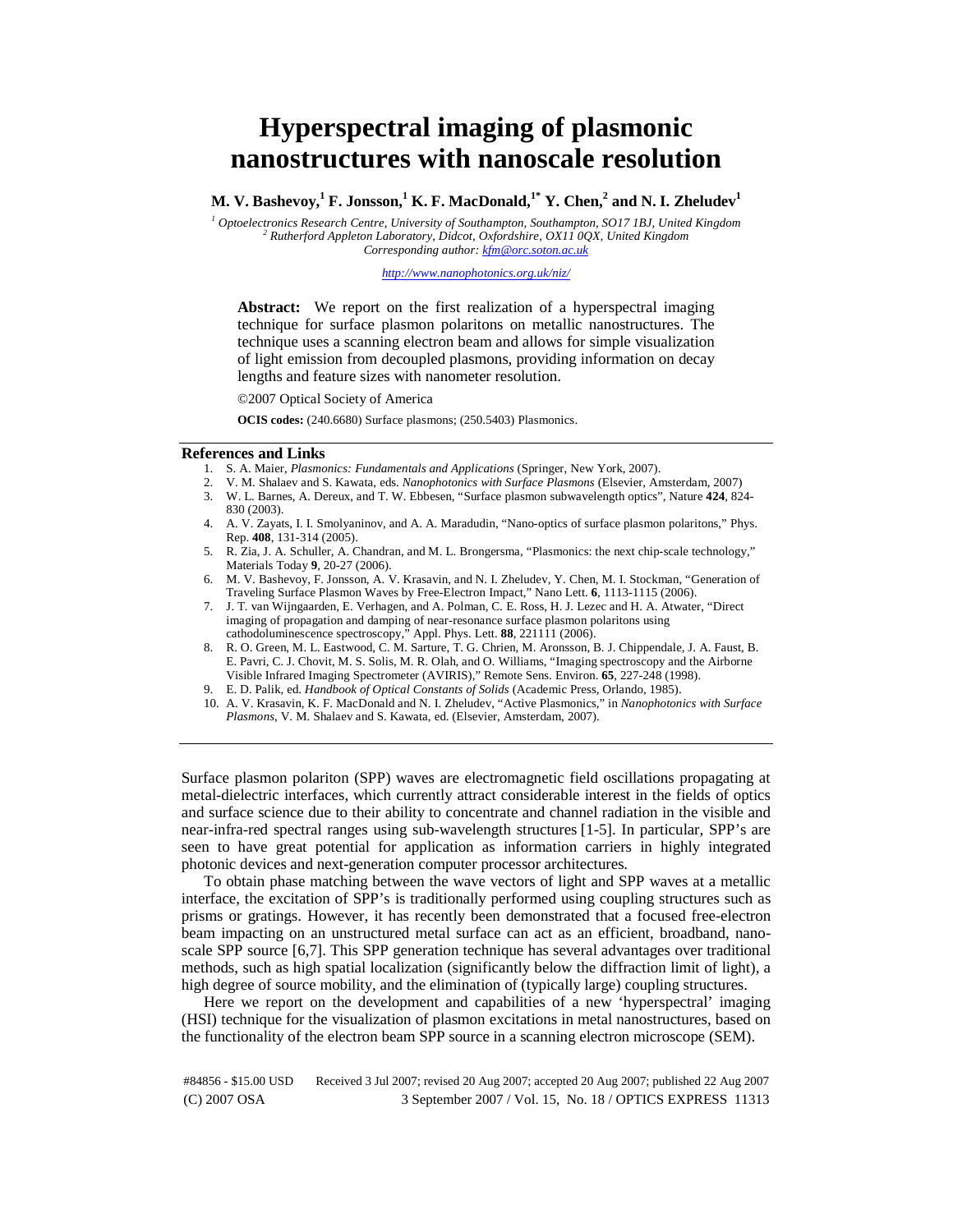A pixel in a conventional image typically contains information on the intensities of three color channels: red, green, and blue. In HSI (a concept well known in geographic and atmospheric research [8]) each sampled pixel contains an entire spectrum of data – the intensities of hundreds if not thousands of individual wavelength channels. In the realization reported here, the hyperspectral image is formed by scanning a structure with a focused electron beam and synchronously recording the light emission spectrum from the decoupling of the plasmons generated at every pixel (Fig. 1(a)), in the present case sampling  $1024$ wavelengths between 350 and 1150 nm. This decoupling can occur either through scattering at random surface imperfections or, as in the experiments reported below, via a nearby purposely engineered decoupling grating. The HSI technique generates a three-dimensional 'data cube' (Fig. 1(b)) with two spatial axes, defining the co-ordinates of electron beam injection points in the sample plane, and a spectral axis. This cube can be 'mined' in a number of ways to obtain, for example, single-wavelength spatial intensity distributions of plasmonic emission, point spectra, and wavelength-specific linear emission intensity profiles (from which, under certain conditions, SPP decay lengths can be derived).



Fig. 1. (a) The hyperspectral imaging concept illustrated for a grating on a gold film. At each electron beam injection point in the sample  $(x-y)$  plane, i.e. each image pixel, the entire emission spectrum from decoupled surface plasmons is sampled simultaneously at a number of discrete wavelengths λ*<sup>k</sup>*. (b) The data cube generated can be mined to produce single-wavelength spatial intensity distributions of plasmonic emission (*x-y* planes), point spectra (vertical lines), and wavelength-specific linear emission intensity profiles (horizontal lines).

The spectra obtained in HSI are determined primarily by the material properties and nanoscale topography of the nanostructure under investigation and the geometry of the lightcollection system. To illustrate this, experiments were performed on gold grating samples using wide- and narrow-angle parabolic light-collection mirrors to direct decoupled light out of the SEM chamber, via a fused silica window, to a spectrometer (Fig. 2).

Gratings facilitate SPP decoupling to light by compensating for the mismatch between their wave vectors with an integer multiple of the grating vector  $k_G = 2\pi/a$ , where *a* is the grating period. The wavelength dependence of the decoupling angle  $\theta$  is described by the equation

$$
\text{Re}\{k_{SPP}(\omega)\} - nk_G = (\omega/c)\sin(\theta(\omega)),\tag{1}
$$

where *n* is a positive integer and  $k_{\text{SPP}}(\omega)$  is the SPP wave vector, which at a metal/vacuum interface depends on the complex permittivity  $\varepsilon(\omega)$  of the metal according to the equation

$$
\mathrm{Re}\{k_{SPP}(\omega)\} = \frac{\omega}{c}\mathrm{Re}\left\{\left(\frac{\varepsilon(\omega)}{1+\varepsilon(\omega)}\right)^{1/2}\right\}.
$$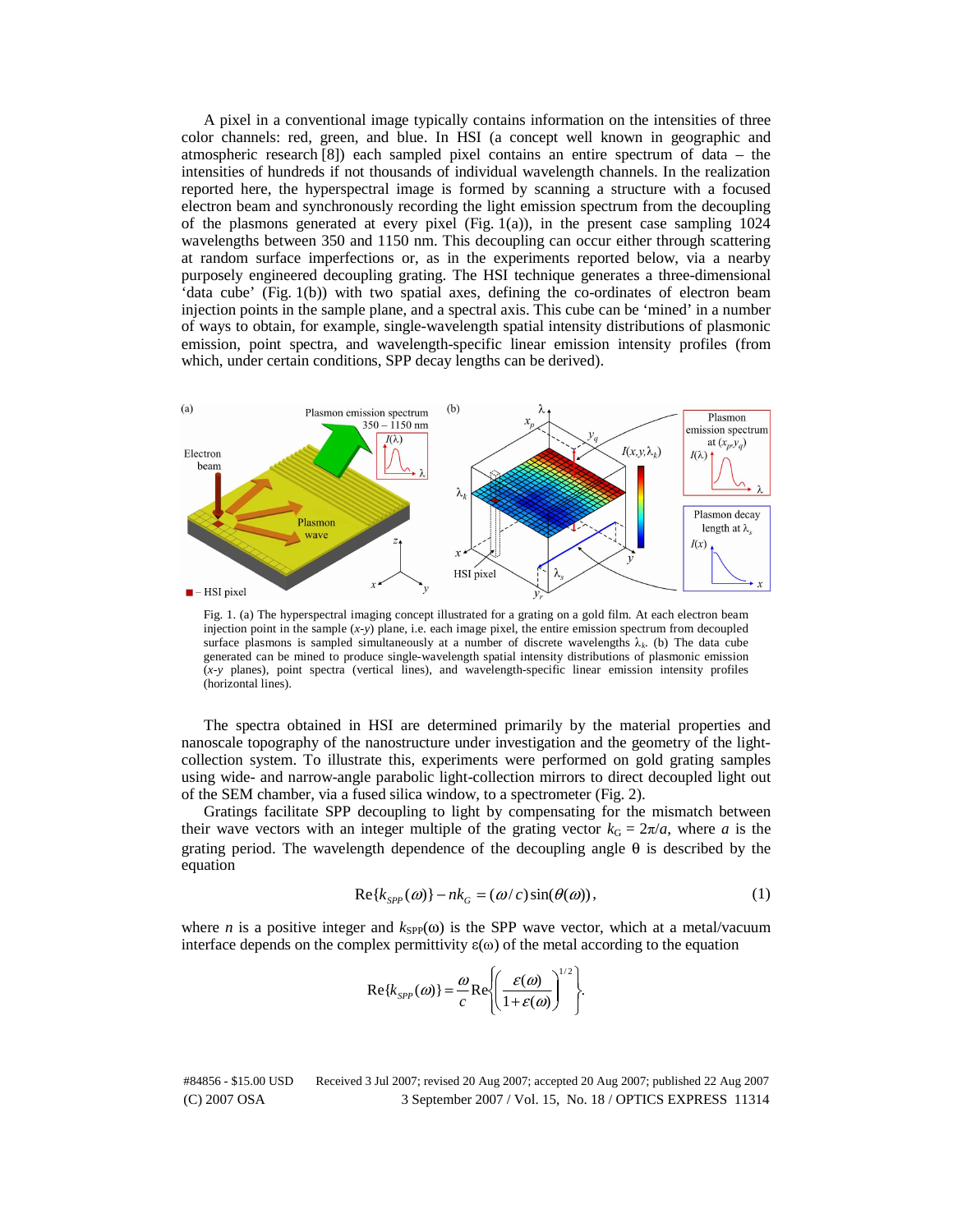Only wavelengths decoupled at angles within the light-collection system's 'acceptance window' (defined by the mirror's dimensions and its position relative to the sample) can be detected by the spectrometer. For the purposes of the present demonstrations, a comparatively small wide-angle mirror located just 1 mm above the sample provided an acceptance window extending from  $\theta_a = -70^\circ$  to  $\theta_b = 30^\circ$  (Fig. 2(a)), while a larger narrow-angle mirror located ~5 cm to one side of the sample provided a window between  $\theta_a = -82^\circ$  and  $\theta_b = -67^\circ$ (Fig. 2(b)).



Fig. 2. Hyperspectral imaging light-collection geometries and angular decoupling diagrams for the gratings imaged in each configuration. (a) The wide-angle light-collection geometry with its acceptance window,  $-70^{\circ}$  <  $\theta$  < 30°, mapped onto the 400 nm period grating's decoupling diagram. (b) The narrow-angle collection geometry with its acceptance window,  $-82^{\circ} < \theta < -67^{\circ}$ , mapped onto the 450 nm period grating's decoupling diagram. (Note that the two mirrors are drawn to different scales to achieve the correct schematic mapping of their acceptance windows onto the decoupling diagrams.)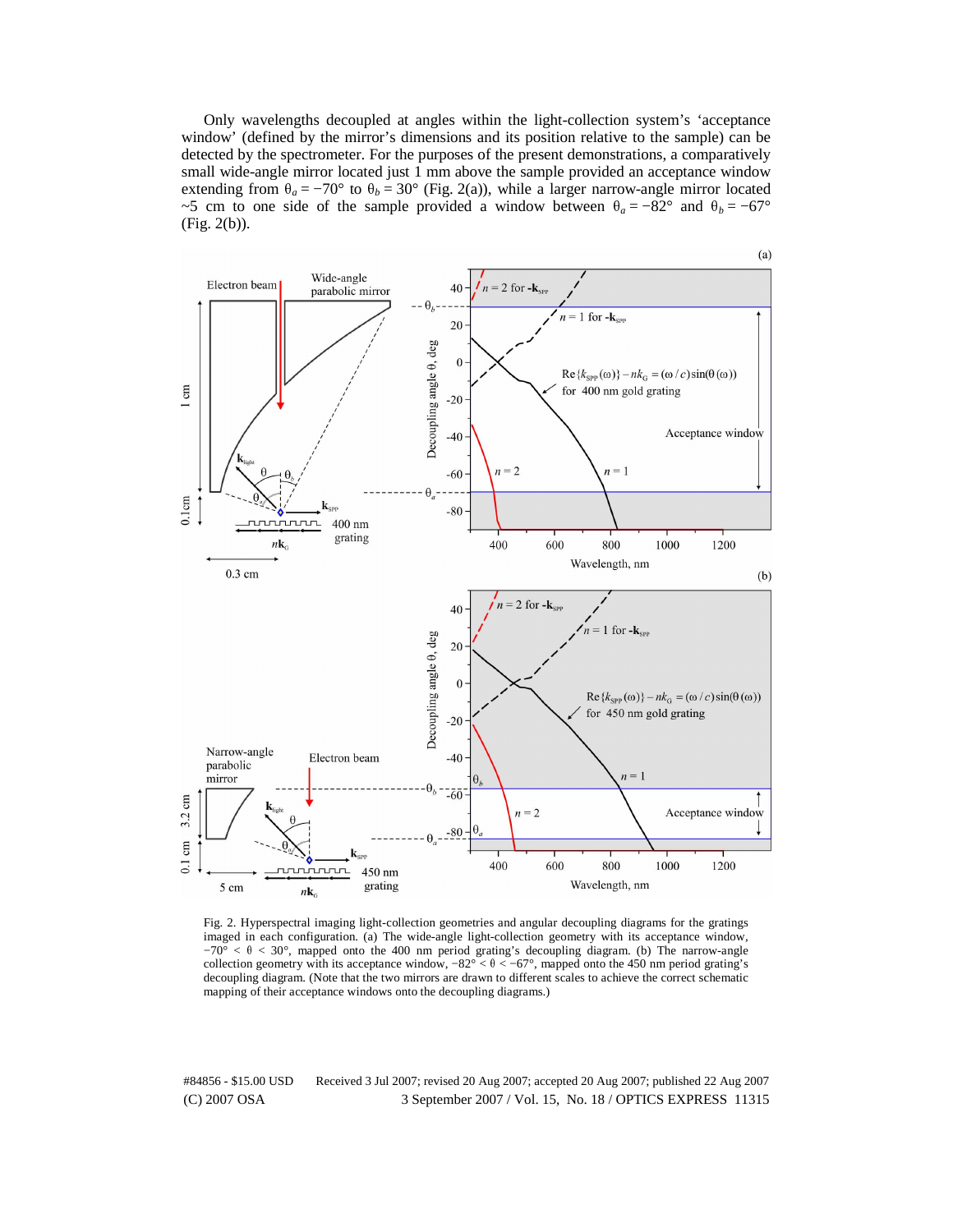The samples studied were 400 and 450 nm period gratings, each comprising thirty lines with a height of 50 nm (Fig.'s 3(a) and 4(a)), prepared by electron beam lithography on 200 nm thick evaporated gold films on silicon (a sufficient film thickness to exclude any influence from SPP's excited on the metal/substrate interface). The wide-angle mirror was employed to image the 400 nm grating sample and the narrow-angle mirror to image the 450 nm sample. Mapping the mirrors' angular acceptance windows onto the gratings' decoupling diagrams (plots of decoupling angle vs. wavelength, calculated using optical constants for gold from [9]) as shown in Fig. 2, illustrates the effect that light-collection geometry has on recorded spectra: Both gratings generate first- $(n = 1)$  and second-order  $(n = 2)$  decoupled light within the wavelength range of the spectrometer. With the narrow-angle mirror the two orders are expected to generate separate narrow signal peaks at different wavelengths, but with the wideangle mirror there can be no such separation because the spectral range of the first-order extends to the lower limit of the detection range (completely overlapping the second order). However, at the expense of angular resolution, the wide-angle mirror offers a smaller minimum working distance for the SEM (enabling higher resolution imaging), and is found in practice to provide a light-collection efficiency up to three orders of magnitude higher than the narrow-angle mirror (allowing for shorter imaging times and the use of lower beam currents). When the electron beam injection point lies within a grating (rather than to one side of it), both the positive and negative directions of  $k_{\text{SPP}}$  must be considered. In the narrowangle configuration, the acceptance window is such that light decoupled from plasmons with negative  $k_{\text{SPP}}$  values (dashed decoupling curves in Fig. 2) cannot be detected. However, in the wide-angle configuration, first-order decoupling from SPP's with negative  $k_{\text{SPP}}$  values contributes to the detected signal at wavelengths up to ~620 nm.

Hyperspectral imaging was performed on rectangular sample areas encompassing, in each case, the grating and an adjacent area of unstructured gold surface (Fig.'s 3(a) and 4(a)), using a 20 kV electron beam with a spot size of  $\sim$ 10 nm. In the wide-angle configuration the pixel size (distance between adjacent electron beam injection points) was 0.6 μm, and the dwell time per pixel was 2 s. In the narrow-angle configuration, injection point spacings of 0.5 μ<sup>m</sup> in the *x*-direction and 2.4 μm in the *y*-direction were used (larger in the *y*-direction because all sample cross-sections parallel to  $x$  are the same), with a dwell time of  $5 \text{ s}$ . By subtracting background emission spectra for areas of unstructured gold (far outside those shown in Fig.'s  $3(a)$  and  $4(a)$ ) from the HSI spectra, normalized spectra relating only to emission from SPP decoupling at the gratings were obtained [6]. This normalization aims to eliminate luminescence (from the recombination of *d*-band holes created by the electronic excitation), dipole radiation (from the coming together of incident electrons and their mirror images in the sample), light decoupled from SPP's by scattering at random surface imperfections, and fluorescence from any residual contaminants on the sample.

By 'slicing' the normalized hyperspectral data cube at a fixed wavelength (such as  $\lambda_k$  in Fig. 1(b)), one obtains the spatial intensity distribution of light decoupled from SPP's at that wavelength, as a function of electron beam injection coordinate. Sequences of such images reveal the evolution of plasmon emission over the sampled area as a function of wavelength, as illustrated in Fig.'s 3(b-d) and 4(b-d) (where distributions are averaged over 7 nm wavelength intervals to reduce noise): For both gratings there are ranges, exemplified by distributions at 1030-1037 nm (Fig.'s 3(d) and 4(d)), where there is little or no emission, indicating either that SPP's are not generated in this range or that they do not interact with the grating; Both also have highly resonant ranges, illustrated at 617-624 nm for the 400 nm grating (Fig. 3(c)) and 835-842 nm for the 450 nm grating (Fig. 4(c)), where the gratings efficiently decouple SPP's to optical radiation. For the 450 nm grating there is a range, exemplified by the distribution at 730-737 nm in Fig. 4(b), where the *recorded* signal falls below the background level, indicating that the grating inhibits background emission (most likely from SPP scattering) at angles within the narrow-angle mirror's acceptance window. The inset to Fig. 3(c) demonstrates the higher resolution capability of the wide-angle collection geometry: In this image (obtained with a  $30 \times 30$  nm pixel size and 0.5 s dwell time) the individual grating lines can be identified in the emission pattern.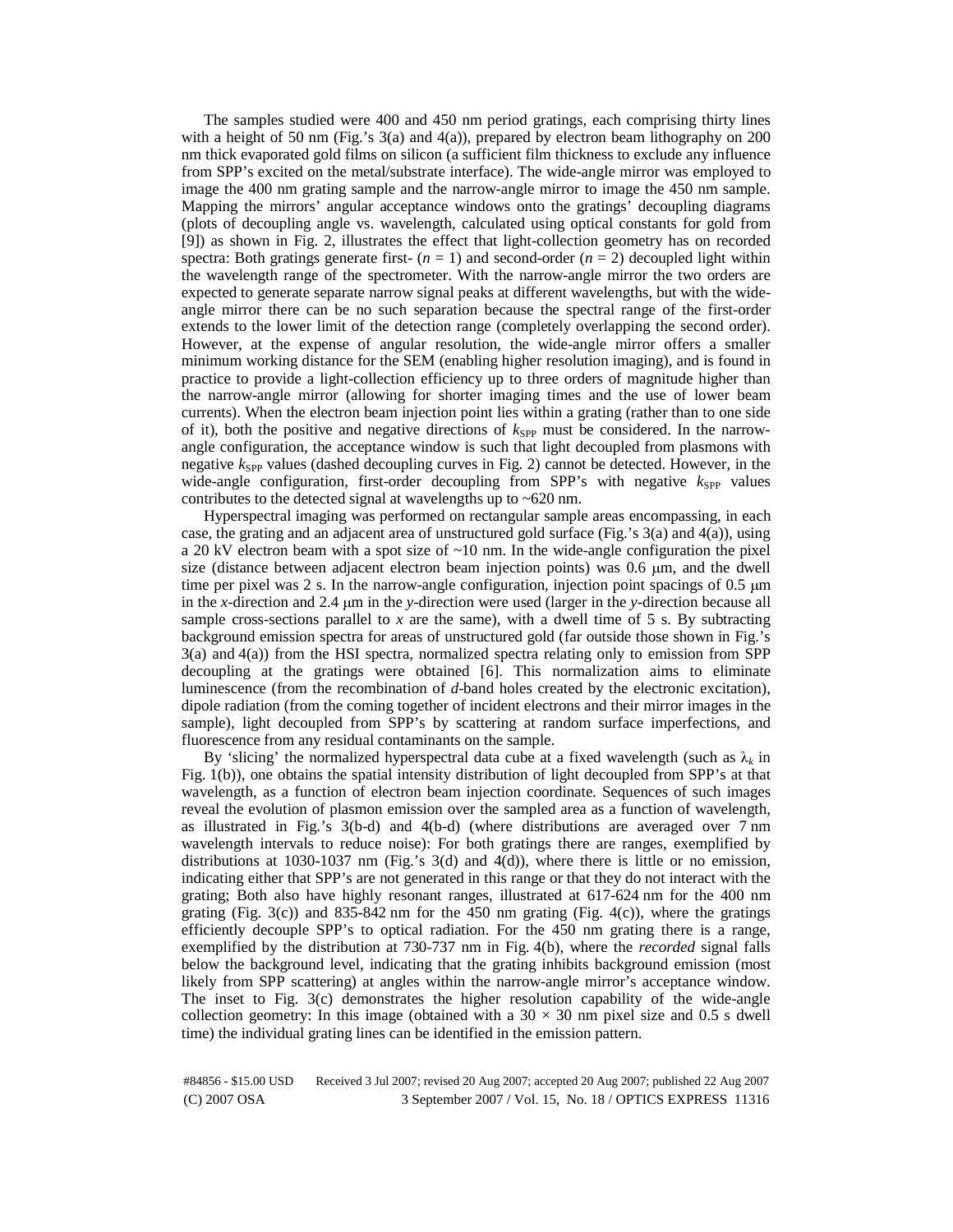

Fig. 3. (Movie: 3.1 MB) Hyperspectral imaging of the 400 nm gold grating sample with the wide-angle parabolic light-collection mirror. (a) Secondary electron image of the sample area, encompassing grating and adjacent unstructured gold film, which was imaged in hyperspectral mode. (b, c and d) Spatial plasmonic emission intensity distributions obtained by slicing the hyperspectral data cube in the *x-y* plane (averaged over 7 nm wavelength intervals), with corresponding average emission intensity profiles along the *x* direction: (b) 517-524 nm, where the grating is weakly resonant and plasmon decoupling efficiency is relatively poor; (c) 617-625 nm, where the grating is resonant and efficiently decouples plasmons to optical radiation; (d) 1030-1037 nm, where emission is negligible. The insets to (a) shows a high-resolution image of a small part of the grating. The inset to (c) shows the corresponding emission intensity distribution at 617- 625 nm, wherein the grating structure is resolved.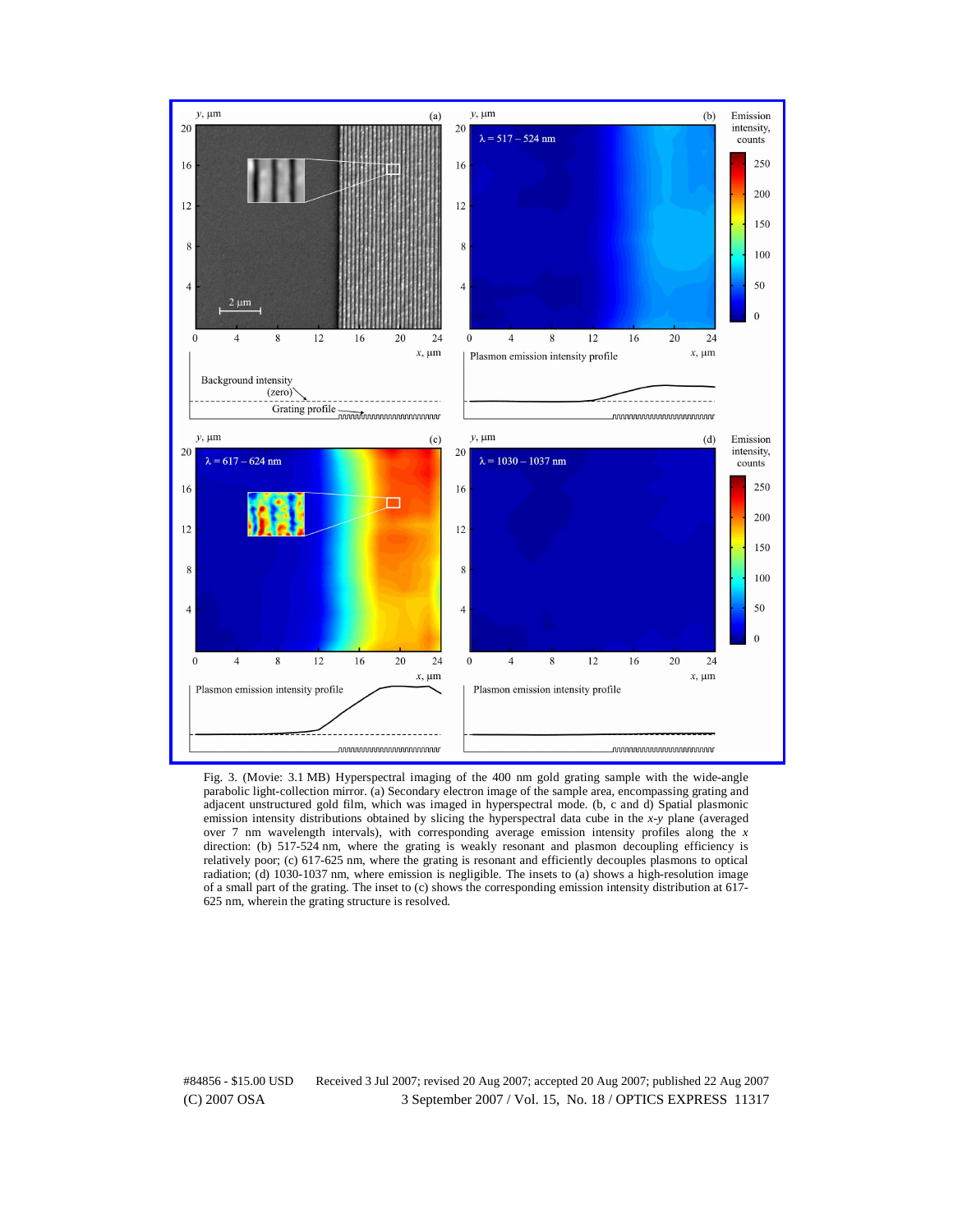

Fig. 4. (Movie: 3.5 MB) Hyperspectral imaging of the 450 nm gold grating sample with the narrow-angle parabolic light-collection mirror. (a) Secondary electron image of the sample area, encompassing grating and adjacent unstructured gold film, which was imaged in hyperspectral mode. (b, c and d) Spatial plasmonic emission intensity distributions obtained by slicing the hyperspectral data cube in the *x-y* plane (averaged over 7 nm wavelength intervals), with corresponding average emission intensity profiles along the *x* direction: (b) 730-737 nm, where the grating inhibits background emission at angles within the mirror's acceptance window.; (c) 835-842 nm, where the grating is resonant and efficiently decouples plasmons to optical radiation; (d) 1030-1037 nm, where emission is negligible.

The HSI data cube can also be mined for information on decoupled light spectra and SPP decay lengths. By plotting intensity data along a line of fixed spatial coordinate in the cube, such as the vertical line at  $(x_p, y_q)$  in Fig. 1(b), one obtains the decoupling emission spectrum (convoluted with the acceptance window of the light-collection geometry) for electron beam injection (SPP generation) at that point. By plotting intensity data along a line within a fixedwavelength *x*-y plane, such as the horizontal line at  $(y_r, \lambda_s)$  in Fig. 1(b), one obtains a linear emission intensity profile. If the line selected is perpendicular to the edge of a decoupling structure on the sample surface, then the SPP decay length at  $\lambda_s$  can be derived from an exponential fit to the intensity profile. Fig. 5 illustrates such analyses for the present cases.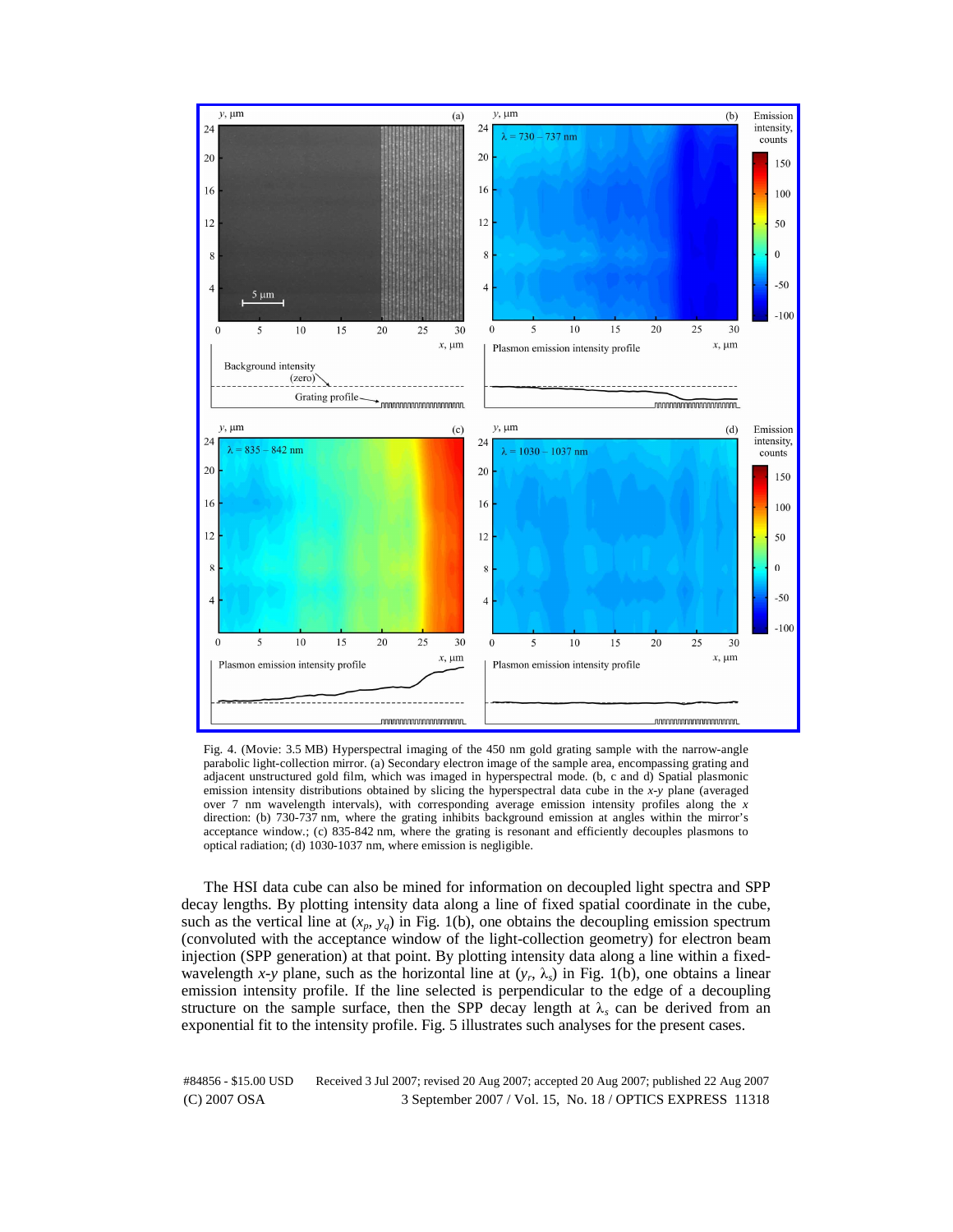

Fig. 5. Single point spectra and surface plasmon decay lengths extracted from the hyperspectral imaging data cubes. Single-pixel spectra for points within: (a) the 400 nm period grating, recorded with the wide-angle light-collection geometry; (b) the 450 nm grating, recorded with the narrow-angle geometry. Linear emission intensity profiles along the *x*-direction (perpendicular to the grating lines), averaged over all values of *y*, for: (c) the 400 nm grating sample at  $\lambda_1 = 600$  nm; (d) the 450 nm grating sample at  $\lambda_2 = 830$  nm. Distances along *x* are measured relative to the edge of the gratings. Plasmon decay lengths  $\delta$  are determined from exponential fittings to the data. The bold arrows in each figure's inset show the line(s) along which data is extracted from the cube to obtain the corresponding curve.

Figures 5(a) and (b) show spectra for single-pixel points within the 400 and 450 nm gratings respectively. Fig. 5(a) shows a single broad emission peak for the 400 nm grating, centered at  $~600$  nm. This may appear inconsistent with Fig. 2(a), which indicates that the wide-angle light-collection geometry is capable of detecting first-order (*n* = 1) SPP decoupling at wavelengths down to the 350 nm lower limit of the spectrometer. However, mappings such as those shown in Fig. 2 must be interpreted with care, in particular because Eq. (1) says nothing about the *efficiency* of SPP decoupling and scattering processes, which are complex wavelength-dependent functions of grating period, line-width and line-height that can only be analyzed numerically [10]. Neither does it take into account the spectrum of the electron beam SPP source, or the plasmon waves' decay lengths  $\delta = [2Im{k_{SPP}(\omega)}]^{-1}$ . Indeed for wavelengths shorter than ~510 nm, the SPP decay length is shorter than the period of either grating used in the present study, so grating-mediated decoupling is not possible.

In accordance with Fig. 2, the narrow-angle geometry records a narrow peak in the near infra-red range, corresponding to the first  $(n = 1)$  decoupling order (Fig. 5b)). For the reasons of poor short-wavelength decoupling efficiency described above, the predicted second-order  $(n = 2)$  peak at  $\sim$ 420 nm is not observed, however a peak centered at  $\sim$ 550 nm is recorded.